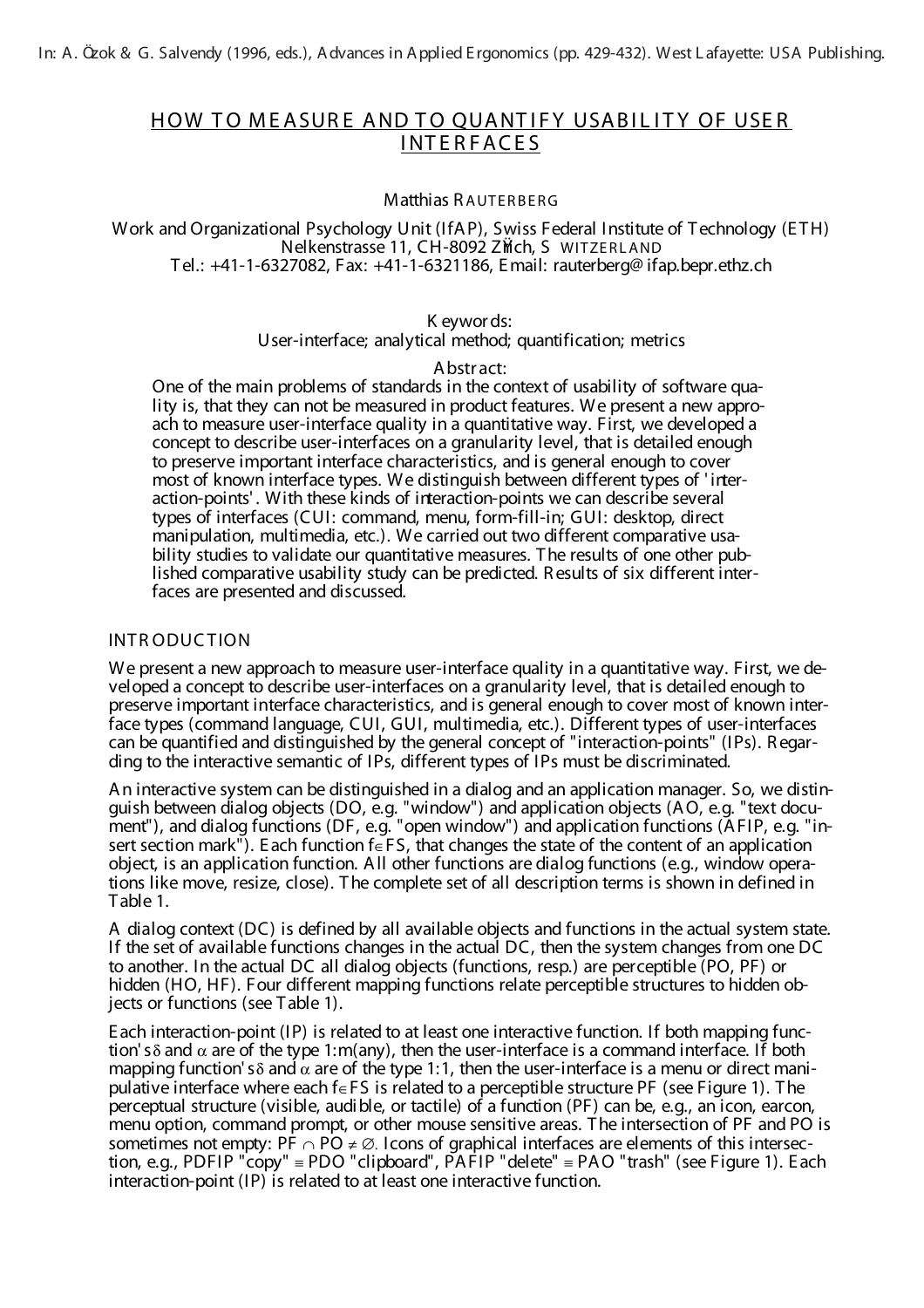| $IS := OS \times FS$                                                                        | [interaction space]                          |
|---------------------------------------------------------------------------------------------|----------------------------------------------|
| $DC \in IS$                                                                                 | [dialog context]                             |
| $OS := PO \cup HO$                                                                          | [object space]                               |
| $FS := PF \cup HF$                                                                          | [function space]                             |
| $PO := PDO \cup PAO$                                                                        | [(perceptible) representations of objects]   |
| $HO := HDO \cup HAO$                                                                        | [hidden objects]                             |
| $PF := PDFIP \cup PAFIP$                                                                    | [(perceptible) representations of functions] |
| $HF := HDFIP \cup HAFIP$                                                                    | [hidden functions]                           |
| $PDFIP := \{(df, pf) \in HDFIP x PF: pf = \delta(df)\}\$                                    | [(perceptible) represented DFIP]             |
| $PAFIP := \{(af, pf) \in HAFIP x PF: pf = \alpha(af)\}\$                                    | [(perceptible) represented AFIP]             |
| $IP := DFTP \cup AFIP$                                                                      | [interaction-points]                         |
| $DFIP := PDFIP \cup HDFIP$                                                                  | [IPs of dialog functions]                    |
| $AFIP := PAFIP \cup HAFIP$                                                                  | [IPs of application functions]               |
| $\delta$ := mapping function of a df $\in$ HDFIP to an appropriate pf $\in$ PF.             |                                              |
| $\alpha$ := mapping function of an af $\in$ HAFIP to an appropriate pf $\in$ PF.            |                                              |
| PDO := { $(do, po) \in HDO x PO: po = \mu(do)$ }                                            | [(perceptible) represented $DO$ ]            |
| $PAO := \{(ao, po) \in HAO \times PO: po = v(ao)\}\$                                        | [(perceptible) represented AO]               |
| $\mu$ := mapping function of a dialog object do $\in$ DO to an appropriate po $\in$ PO.     |                                              |
| $v :=$ mapping function of an application object ao $\in$ AO to an appropriate po $\in$ PO. |                                              |
|                                                                                             |                                              |

**Table 1.** The interaction space (IS) consists of the object (OS) and the function (FS) space



**Figure 1.** An actual dialog context (DC) of a direct manipulative interface with the representation space of the interactive object (PAO: e.g., data window; PDO: e.g., trash), and the representation space (PF: marked by circles) of the interactive functions (PAFIP: e.g., pop-up menu, trash; PDFIP: e.g., window scrolling).

### **FOUR QUANTITATIVE MEASURES OF INTERFACE ATTRIBUTES**

One important difference between user-interfaces can be the "interactive directness". A userinterface is 100% *interactively direct*, if the user has fully access in the actual dialog context to all f∈FS (see Ulich et al, 1991). This is the case for all command language interfaces. Another important interface attribute is the amount of "feedback". Good interface design is characterised by optimising the multitude of DFIPs (e.g. "flatten" the menu tree, and by allocating an appropriate PDFIP to the remaining HDFIPs. One disadvantage of snapshots (cf. Figure 1) is that all hidden structures could not be referenced. To describe the hidden functionality a schematic view is needed (cf. Rauterberg, 1995).

To estimate the amount of "feedback" of an interface a ratio is calculated: "number of PFs" (#PF  $=$  #PDFIP + #PAFIP) divided by the "number of HFs" (#HF = #HDFIP + #HAFIP) per dialog context. This ratio quantifies the average "amount of functional feedback" of the function space (FB; see Formula 1). We abbreviate the number of all different dialog contexts with D. A GUI has often a very large number of DCs. To handle this problem we take only all task related DCs into account. Doing this, our measures will give us only a lower estimation for GUIs.

The average length of all possible sequences of interactive operations (PATH) from the top level dialog context (DC, e.g., 'start context') down to DCs with the desired HAFIP or HDFIP can be used as a possible quantitative measure of "interactive directness" (ID, see Formula 2). The measure ID delivers two indices: one for HAFIPs and one for HDFIPs. A PATH has no cycles and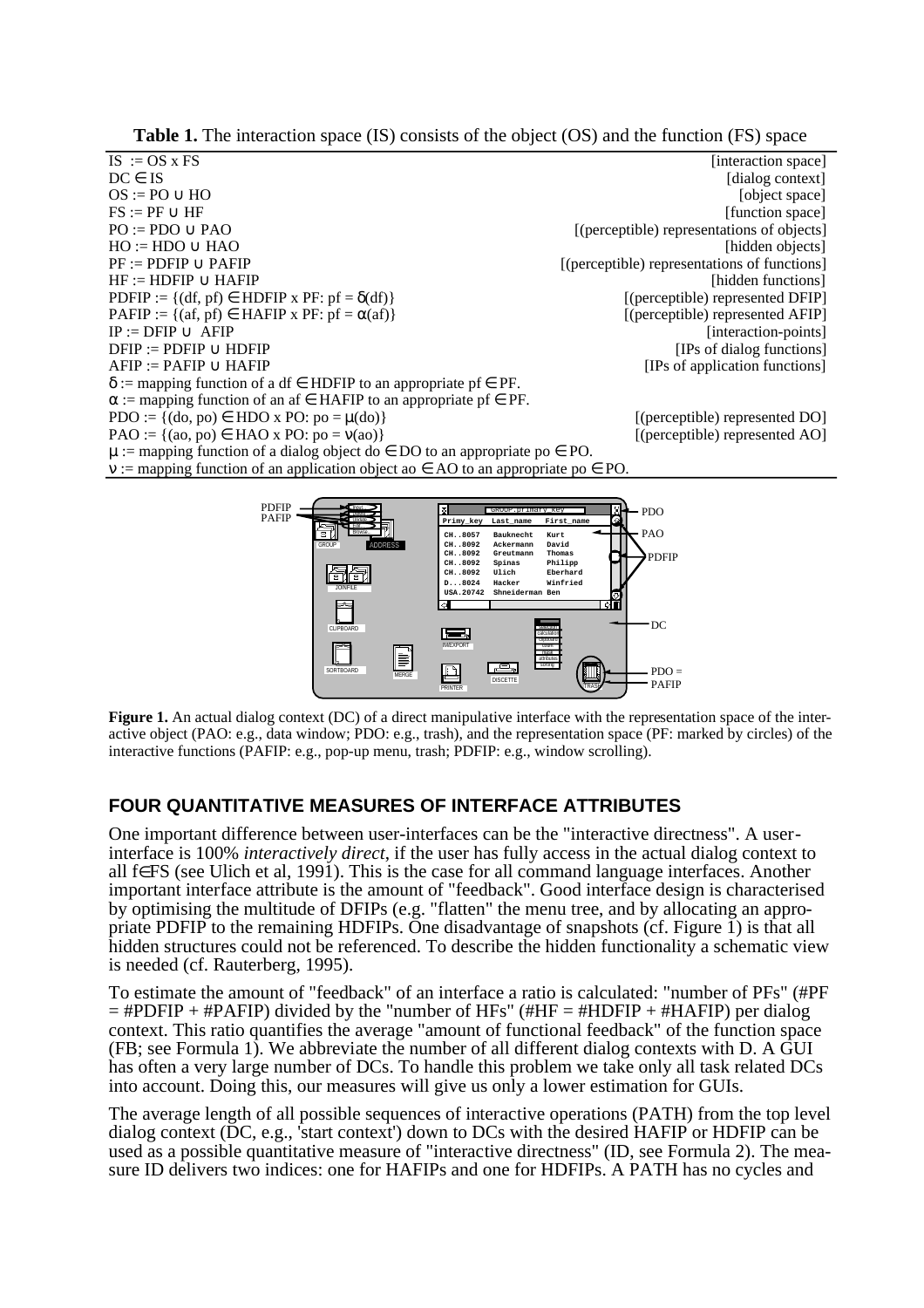has not more than two additional dialog operations compared with the shortest sequence. An interface with the maximum ID of 100% has only one DC with path lengths of one dialog step. We abbreviate the number of all different dialog paths with P.

**Functional feedback:**

$$
FB = \frac{1}{D} \sum_{d=1}^{D} (\# \text{PF}_d / \# \text{HF}_d) * 100\%
$$
 (1)

−1

∗100% (2)

 $\overline{ }$  $\left\{ \right.$  $\int$  **Application flexibility:** *D*

$$
DFA = \frac{1}{D} \sum_{d=1}^{D} \left( # HAFIP_d \right) \tag{3}
$$

**Interactive directness:**

 $\frac{1}{P}\sum_{i=1}^{P}$ 

 $\lfloor$ 

 $\frac{1}{P}\sum_{p=1}^{I}\log\Bigl(\text{PATH}_p\Bigr)$ 

*ID* =

**Dialog flexibility:**

$$
DFD = \frac{1}{D} \sum_{d=1}^{D} \left( # HDFIP_d \right) \tag{4}
$$

To quantify the flexibility of the application manager we calculate the average number of HAFIPs per dialog context (DFA; see Formula 3). To quantify the flexibility of the dialog manager we calculate the average number of HDFIPs per dialog context (DFD; see Formula 4). A modeless dialog state has maximal flexibility (e.g., "command" interfaces). To interpret the results of our measure's appropriately, empirical studies are necessary.

### **RESULTS OF APPLYING THE MEASURES**

We carried out two different comparative usability studies to validate our measures (experiment-I see Brunner, 1993, and experiment-II see Rauterberg, 1992). A third external comparative study (experiment-III; cf. Grützmacher, 1987) was used for a cross-validation (for a more detailed description see Rauterberg, 1995). All three investigated software products have the same application manager, but two different dialog managers each.

Interesting is the fact, that the GUI of experiment-I supports the user with less "functional feedback" (FB = 66%, see Table 2) on average than the CUI (FB = 73%). This amount of FB of the CUI is caused by 22 small DCs with  $FB = 100\%$ ; the GUI has only 14 DCs with  $FB = 100\%$ . The amount of functional feedback seems not to be related to the advantage of GUIs. There must be another reason.

| Expe-<br>riment | Interface type and<br>dialog structure | D   | FB<br>$\frac{0}{0}$ | ID(AFIP)<br>$\frac{0}{0}$ | ID(DFIP)<br>% | <b>DFA</b> | <b>DFD</b> | empirical result<br>(p-significance) |
|-----------------|----------------------------------------|-----|---------------------|---------------------------|---------------|------------|------------|--------------------------------------|
|                 | CUI-hierarchical                       | 36  | 73                  | 24.7                      | 23.2          | 12.1       | 10.1       | CUI « GUI<br>$p \leq .001$           |
|                 | GUL-hierarchical                       | 28  | 66                  | 22.5                      | 25.5          | 19.5       | 20.4       |                                      |
| Ш               | Multimedia-hierarchical                | 68  | 100                 | 25.1                      | 28.1          | 3.6        | 0.5        | $MM$ hier = MMnet<br>$p \leq .085$   |
| Ш               | Multimedia-net shaped                  | 65  | 100                 | 40.7                      | 46.3          | 4.2        | 1.3        |                                      |
| Ш               | CUI-hierarchical                       | 363 | 86                  | 20.9                      | 23.9          | 2.0        | 1.9        | $CUIhier = CUInet$<br>$p \leq .825$  |
| Ш               | CUI-net shaped                         | 389 | 90                  | 15.8                      | 21.9          | 1.3        | 2.7        |                                      |

**Table 2.** Comparison our three empirical validation studies relating to the quantitative measures ID, FB, DFA, and DFD. P is the number of all different dialog PATHs for an AFIP or a DFIP; D is the number of all different DCs. ["I<sub>1</sub>  $\gg$  I<sub>2</sub>": interface-1 is better than interface-2]

The "interactive directness" is not quite different between both interfaces: CUI:  $ID = 24.7\%$  for AFIPs and 23.2% for DFIPs versus GUI:  $ID = 22.5\%$  for AFIPs and 25.5% for DFIPs (see Table 2). Only the two measures of "flexibility" show an important difference: CUI: DFA = 12.1 and  $DFD = 10.1$  versus GUI:  $DFA = 19.5$  and  $DFD = 20.4$  (see Table 2).

In the hierarchical dialog structure (MMhier) of the multimedia information system (experiment-II) only one way is given to reach an AFIP. In the net-shaped version (MMnet) several ways are